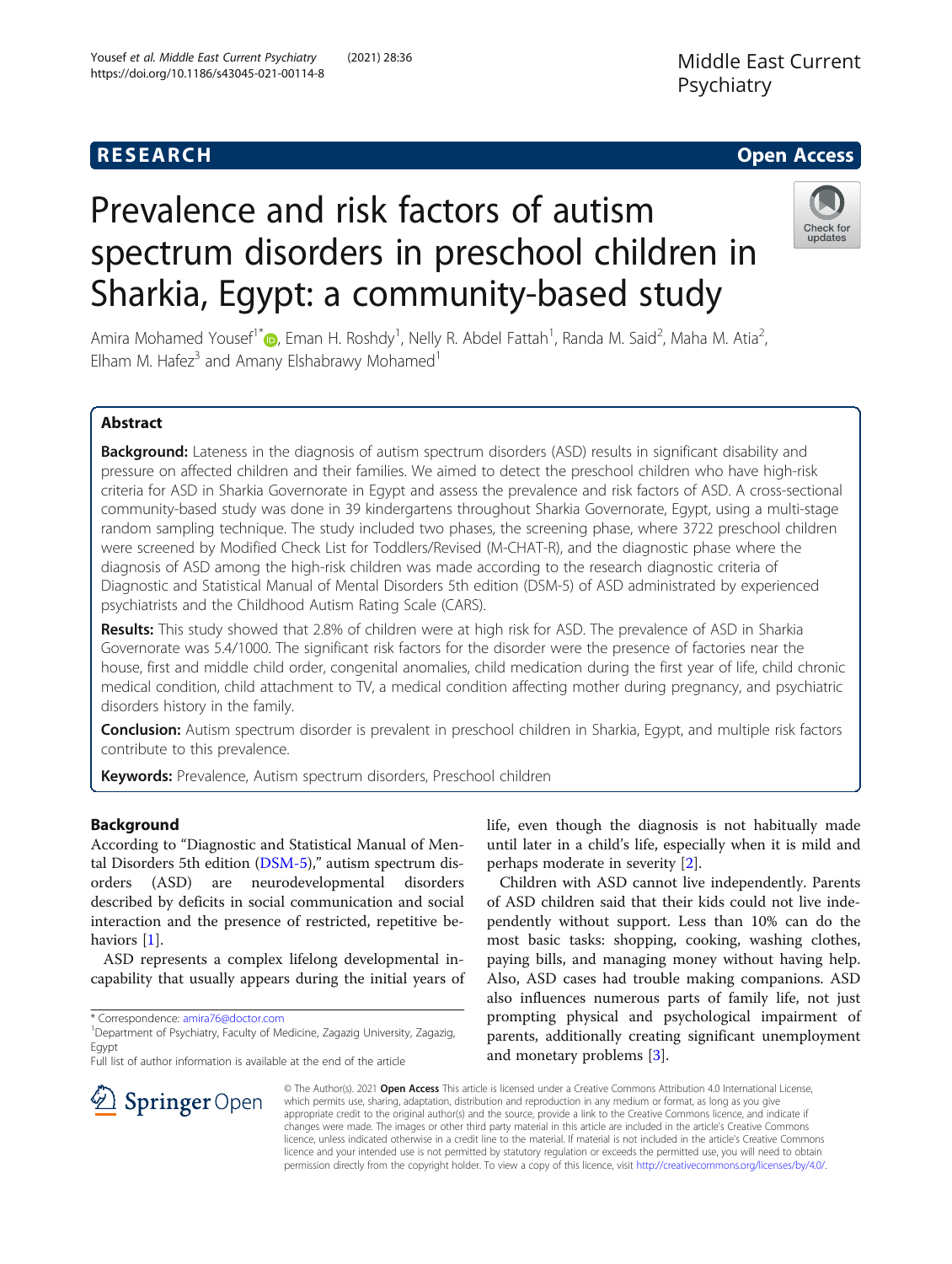Early detection of ASD is critical as early intervention leads to significant improvement in intellectual capability and behavioral performance of an increasing proportion of children with ASD. When children are diagnosed in school-age or teens where the brain is more developed, the intervention becomes more challenging along with much less usefulness [[4\]](#page-12-0).

Risk factors of ASD are not clearly identified till now. Genetic risk factors are the most significant, and it seems that it is not a single gene. Instead, various genes are included [\[5](#page-12-0)]. Some prenatal and perinatal problems were considered as possible risk factors for ASD [[6\]](#page-12-0).

Therefore, the current study aimed to identify the preschool children at high risk for ASD in Sharkia Governorate in Egypt and assess the prevalence and risk factors of ASD. That will help in subsequent early diagnosis and intervention.

#### Method

#### Study design and setting

A community-based cross-sectional study was conducted from the first of March 2017 to the end of January 2018, in 39 kindergartens throughout Sharkia Governorate, Egypt, using a multi-stage random sampling technique as follow:

- 1st stage: We selected five out of 17 districts throughout Sharkia Governorate randomly, which were Zagazig, Minia-Alkamh, Hehia, Kenayat, and Abo-Hamad districts.
- 2nd stage: We selected 39 kindergartens divided into 19 from urban areas and 20 from rural areas randomly from the previously selected communities.
- 3rd stage: All the preschool children in each kindergarten chosen were involved in the study as a cluster sample.

#### Study subjects

The sample size was calculated by computer software Epi-info version 6 according to the following: the estimated prevalence of ASD was 2.24% according to CDC [[7](#page-12-0)], and the total number of preschool children in Sharkia governorate is 595,422 [[8\]](#page-12-0), the power of the test is 80% at 95% confidence interval (CI). The estimated sample size was 3722 subjects.

- a) Inclusion criteria According to the M-CHAT-R, only the children who were classified as high risk for ASD were included in the diagnostic phase.
- b) Exclusion criteria

Children who had an intellectual disability were excluded clinically by the researchers during the diagnostic phase.

#### Data collection tools

#### Modified Checklist for Autism in Toddlers, Revised (M-CHAT-R) [[9\]](#page-12-0): Arabic version [[10](#page-12-0)]

The parents filled this screening tool to examine the risk for ASD. It is composed of 20 (yes or no) questions, which are scored as follows: The "NO" response implies ASD risk, with respect to all the items other than 2, 5, and 12; the "YES" answer shows for items 2, 5, and 12 ASD risk.

The following algorithm maximizes the psychometric properties of the M-CHAT-R:

- Low risk: Cumulative score is 0-2; if the infant is less than 24 months, test again after the second birthday. No further intervention is taken until monitoring suggests the risk of ASD.
- Medium risk: Overall score is 3-7; prescribe the follow-up to the risk response system (second level of the M-CHAT-R/F). The child screened positive if the M-CHAT-R/F score stays at two or more. Action needed: transfer the child to the early intervention for diagnostic assessment and eligibility tests. The kid has tested negatively if the follow-up result is 0-1. Almost no action is appropriate until testing reveals ASD risk. At potential infant appointments, the child should be screened.
- High risk: Overall score is 8-20; the follow-up is appropriate to be circumvented and automatically refer to early detection diagnostic assessing and eligibility determination. Children evaluated by the researchers and the diagnosis of ASD was done according to research diagnosis criteria of DSM-5 of ASD and CARS in that division during the diagnostic phase.

#### Clinical interview for the diagnosis of ASD

The diagnosis of ASD was made according to research diagnostic criteria of DSM-5 of ASD that were administrated by experienced psychiatrists (two professors and two assistant professors of the psychiatric department of the University Hospital) using DSM-5 criteria for ASD.

In May 2013, the DSM-5 replaced the previous manual (DSM-IV). The DSM-5 made some significant changes to the way autism is diagnosed. There is now a single diagnosis of autism spectrum disorder, which replaces the formerly used subcategories of autistic disorder, Asperger's disorder, and pervasive developmental disorder not otherwise specified (PDD-NOS) [[11\]](#page-12-0).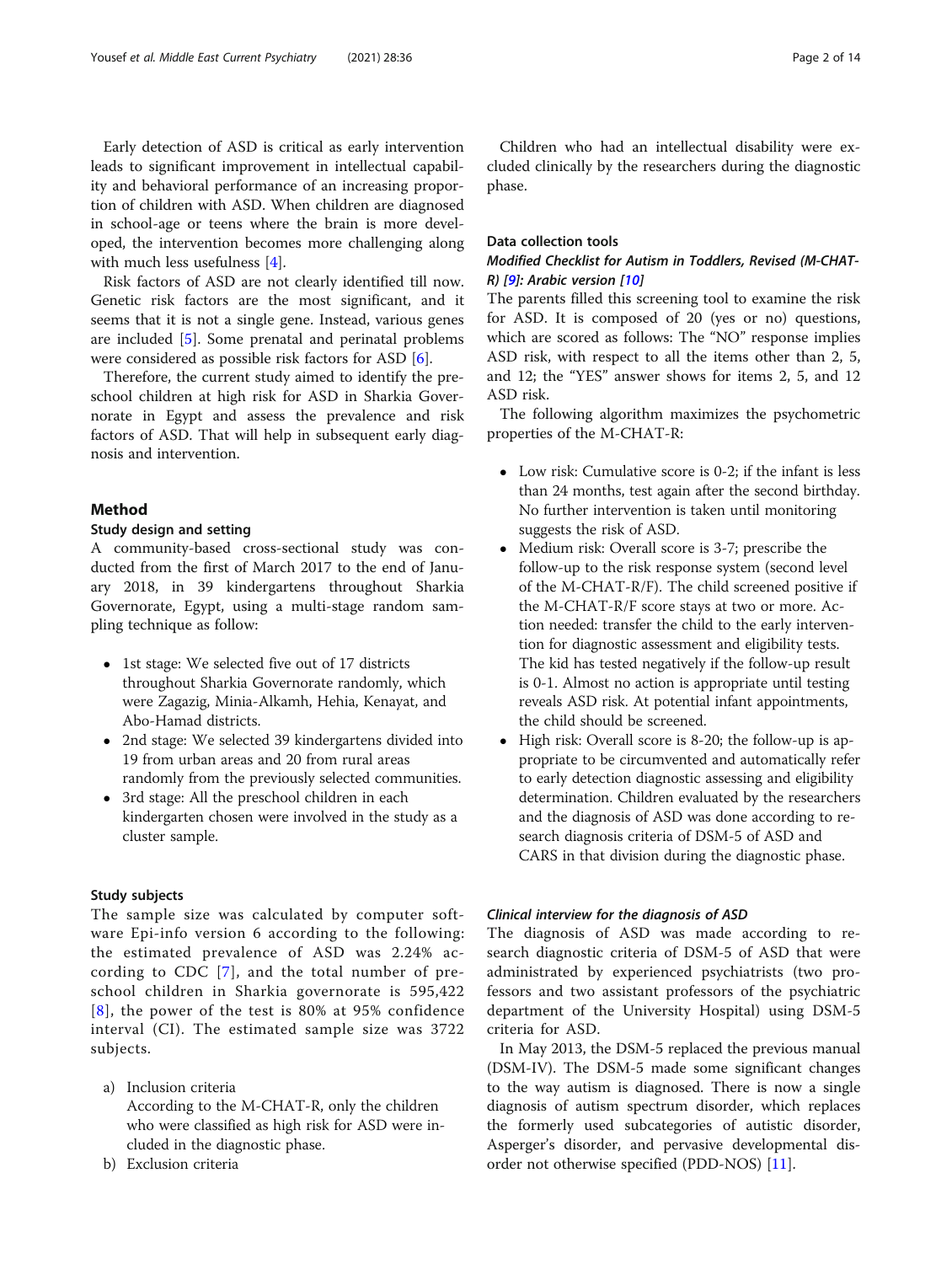#### The Childhood Autism Rating Scale (CARS) questionnaire

This tool helps screen youngsters with ASD and determines symptom severity via quantifiable ratings depending on direct observation. It consists of 15 domains evaluating autism-related behaviors and the overall experiences of autism. Each domain is graded on a scale ranging from one to four; higher scores are correlated with higher disability levels. The child may also be given scores of 1.5, 2.5, or 3.5 if his/her behavior is indicated to be between two descriptions. According to the total score, the child is diagnosed as non-autistic: scores 15- 29; mildly moderately autistic: scores 30-36; and severely autistic: scores 37-60 [[12](#page-12-0)].

#### The risk factor assessment questionnaire

A semi-structured questionnaire was adapted from Moussa et al. [\[13\]](#page-12-0) and modified by the researcher, then tested by a pilot study. This questionnaire was used to obtain information about the following:

- Demographic data: This domain consisted of 16 items; all were close-ended questions except two open-ended ones.
- Child's perinatal history: This domain was composed of 36 items divided into 28 close-ended questions and eight open-ended ones.
- Developmental history: This domain asked about five areas of child development which were motor (three items), language (two items), cognitive (one item), social, and psychological development (three items).
- Family history: (two close-ended, yes or no questions).

The reliability of the risk factor assessment questionnaire was tested by measuring their internal consistency. It demonstrated an excellent level of reliability (Cronbach's alpha =  $0.80$ ).

#### Operational design

#### Pilot study

It was carried out in February 2017 on parents of 10 preschool children from a kindergarten in Zagazig City to test the risk factor assessment questionnaire regarding clarity, understanding, consistency, and the time needed to fill it out. Those children were excluded from the main study sample. The pilot study findings showed that the questions were clear and relevant then the questionnaire was ready for use.

#### Fieldwork

It was carried out from the first of March 2017 to the end of January 2018. It passed through two phases:

- 1) Screening phase: Using M-CHAT-R, which took 6 months where the following was done:
- After obtaining official permissions, the researchers interviewed the teachers of the selected kindergartens explaining the purpose of the study and asked them to help distribute the checklists among the parents.
- The checklists were given to the parents by the teachers at the end of the school day when they took their children back home. After telling them about the purpose of the study, they were asked to fill in the checklists, return them on the next day, and be informed about the results.
- The researchers interviewed the parents who refused to fill in the checklists or returned them blank or invalid. They discussed the purpose and importance of this study and offered assistance in filling in the checklist. This was a trial to decrease the nonresponse and the number of invalid checklists.
- The collected checklists were scored by the researchers and classified into low, medium, and high risk.
- 2) Diagnostic phase: This took 3 months. The researchers interviewed the high-risk group of studied subjects; children evaluated by the researchers and the diagnosis of ASD was done according to research diagnosis criteria of DSM-5 of ASD and CARS at the psychiatry outpatient clinic in Zagazig University Hospital. The risk factors assessment questionnaires were filled for each of the participants.

#### Statistical analysis

Collected data were recorded then analyzed statistically by SPSS version 25. Data were summarized as mean ± standard deviation for quantitative variables, number, and percentage for qualitative variables. The appropriate statistical tests such as Chi-square, Fisher exact, and student t tests were used. Binary logistic regression analysis for the significant risk factors for ASD among the studied group was done [[14\]](#page-12-0).

#### Results

The current study is a cross-sectional study that included 3722 preschool children, with 1973 (53%) of the studied group were from 2 to 3 years, and 1749 (47%) were from 4 to 5 years. Regarding sex distribution, 1887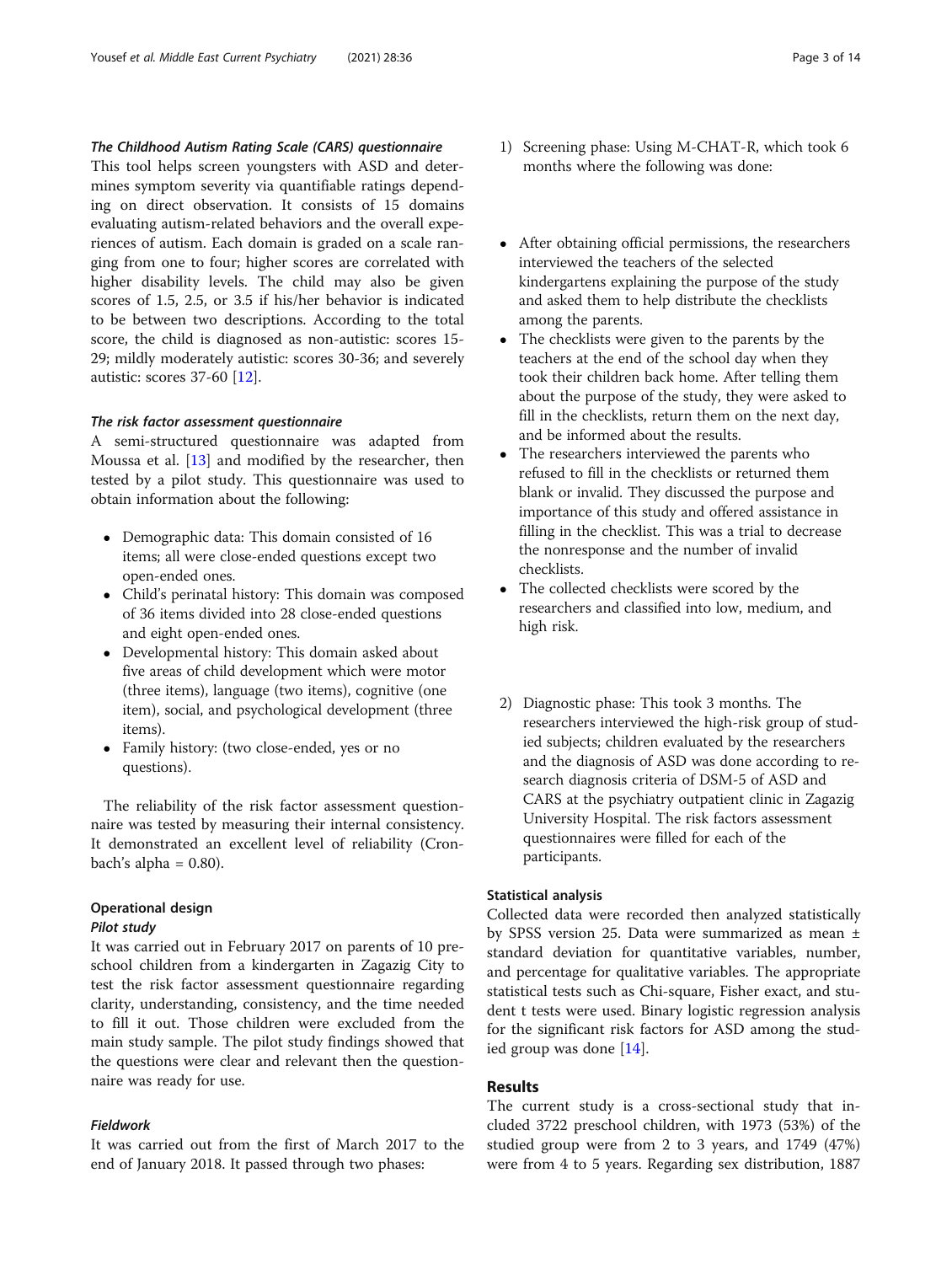(50.7%) were males, and 1835 (49.3%) were females. By using Modified Checklist for Autism in Toddlers, Revised (M-CHAT-R), 2691 (72.3%) of the studied group were of low risk for ASD, 927 (24.9%) were of medium risk, and 104 (2.8%) were at high risk for ASD (Table 1).

The researcher included four experienced psychiatrists who assessed one hundred four participants (2.8%) who were high risk for ASD using the research diagnostic criteria of DSM-5 and CARS questionnaire, which showed that 20 children (19.2%) diagnosed with ASD and 84 (80.8%) were non-autistic. CARS score among the highrisk group ranged from 16 to 43 (mean 22.73). About 13 children (65%) had mild to moderate autism, and seven children (35%) had severe autism.

So, the prevalence of ASD was estimated to be 5.4 per 1000 children (20 children from 3702) (Fig. [1](#page-4-0)).

Table [2](#page-5-0) shows that there was a statistically significant difference between autistic and non-autistic children in age group 4-5 years, mother education (university), presence of factories near the house, and child order. Also, it shows that 15 (75%) of the autistic children mainly were males.

Table [3](#page-7-0) shows a statistically significant difference between autistic and non-autistic children in the type of feeding, type of milk, the onset of weaning, and consuming artificial food with 8 (40%) of the autistic children were artificially fed, 8 (53.3%) of the autistic children who were on artificial or combined feeding received powdered milk, 19 (95%) of all autistic children started to be weaned before 6 months, and 12 (60%) of them consumed artificial food.

As shown in Table [4](#page-7-0), there was a statistically significant difference between autistic and non-autistic children in congenital anomaly, medical condition, GIT troubles, and taking medication with all non-autistic children had no congenital anomalies, GIT troubles, or

|       |  |  | <b>Table 1</b> Demographic and clinical characteristics of the studied |  |  |
|-------|--|--|------------------------------------------------------------------------|--|--|
| group |  |  |                                                                        |  |  |

| Variable    | Cases<br>$(n = 3722)$ |      |  |  |  |
|-------------|-----------------------|------|--|--|--|
|             | No.                   | $\%$ |  |  |  |
| Age group   |                       |      |  |  |  |
| 2-3 years   | 1973                  | 53   |  |  |  |
| 4-5 years   | 1749                  | 47   |  |  |  |
| Sex         |                       |      |  |  |  |
| Male        | 1887                  | 50.7 |  |  |  |
| Female      | 1835                  | 49.3 |  |  |  |
| <b>Risk</b> |                       |      |  |  |  |
| Low risk    | 2691                  | 72.3 |  |  |  |
| Medium risk | 927                   | 24.9 |  |  |  |
| High risk   | 104                   | 2.8  |  |  |  |

history of taking medication versus [15% (3children), 25% (5 children), and 10% (2 children)] in the autistic group respectively.

The results showed a statistically significant difference between autistic and non-autistic children in duration of watching TV, and attachment to TV with autistic group had a mean duration of watching TV 6.75  $\pm$  2.83 h and 12 (60%) of them had a strong association with TV (Table [5\)](#page-8-0).

Table [6](#page-9-0) shows a statistically significant difference between autistic and non-autistic cases in language, early cognitive, and social development.

Table [7](#page-10-0) illustrated a statistically significant difference between autistic and non-autistic children in consuming preserved food during pregnancy, a medical condition during pregnancy, and psychiatric disorder history in the family.

As shown in Table [8](#page-11-0), the significant risk factors for ASD among the studied group were factories near the house. First and middle child order, congenital anomalies, child medication during the first year of life, chronic medical condition of the child, child attachment to TV, medical condition affecting mother during pregnancy, and psychiatric disorder history in the family.

#### **Discussion**

ASD is a complex lifelong developmental incapability that causes a burden to affected kids and their families. Early detection and early intervention of this problem lead to a better prognosis with fewer burdens on the family. So, our research aimed to detect preschool children in Sharika Governorate who have a high risk for ASD to assess prevalence and risk factors of ASD among them.

In this study, the sex distribution of the studied subjects in the screening phase was 50.7% males and 49.3% females. That is similar to the sex distribution in a cross-sectional study performed in Lebanon to assess the prevalence of ASD in kindergartens toddlers in Beirut and Mount-Lebanon [[15\]](#page-12-0).

Our results showed that 2.8% of children assessed using M-CHAT-R during the screening phase were at high risk for ASD, which is in line with the crosssectional descriptive study of Moussa S and his colleagues, who found that 2% of children showed an increased risk for ASD [[13](#page-12-0)].

However, this was different from a study that was conducted in India to screen children aged 16–30 months for ASD using M-CHAT-R, and to find an association between maternal, birth, and postnatal risk factors of ASD, and found that 9.4% of children were at high risk for ASD [[16\]](#page-12-0). This difference could be explained by the difference in the locality and age group of research participants.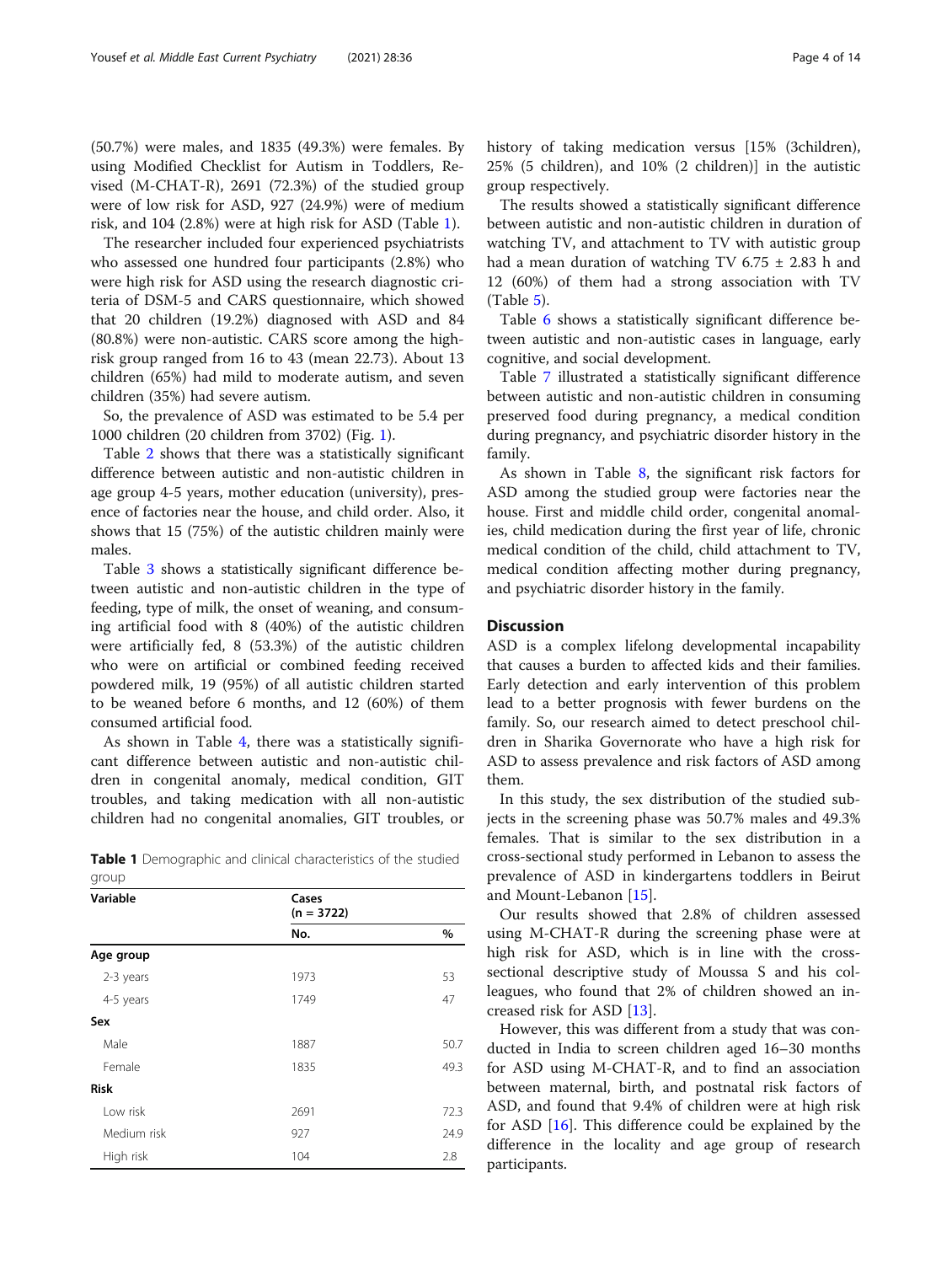<span id="page-4-0"></span>

In our study, the mean score on CARS used in the diagnostic phase was  $22.73$  (SD = 6.99) with a range of 16-43. That was not consistent with the study of Reszka S and colleagues, which performed in the USA and showed that the CARS mean score was  $33.37$  (SD = 7.31) with a range of 15–55.5. This difference may be attributed to the difference in purpose and sampling technique. In our study, CARS was used for diagnosis of ASD among the high-risk children, with more than 80% of them were non-autistic (score < 30), while in the

American study, most of the children were autistic  $(score > 30)$  [[17](#page-12-0)].

Our study showed that 65% of autistic children were mild to moderate ASD, and 35% were severe ASD. That was comparable in Saudi Arabia, where 66.7% of autistic children had mild to moderate ASD, and 33.3% had severe ASD [[18\]](#page-12-0).

An Egyptian study found that 43% of cases had mild to moderate degree of ASD, and 57% of them had a severe degree of ASD [[19](#page-12-0)], also different from our study, a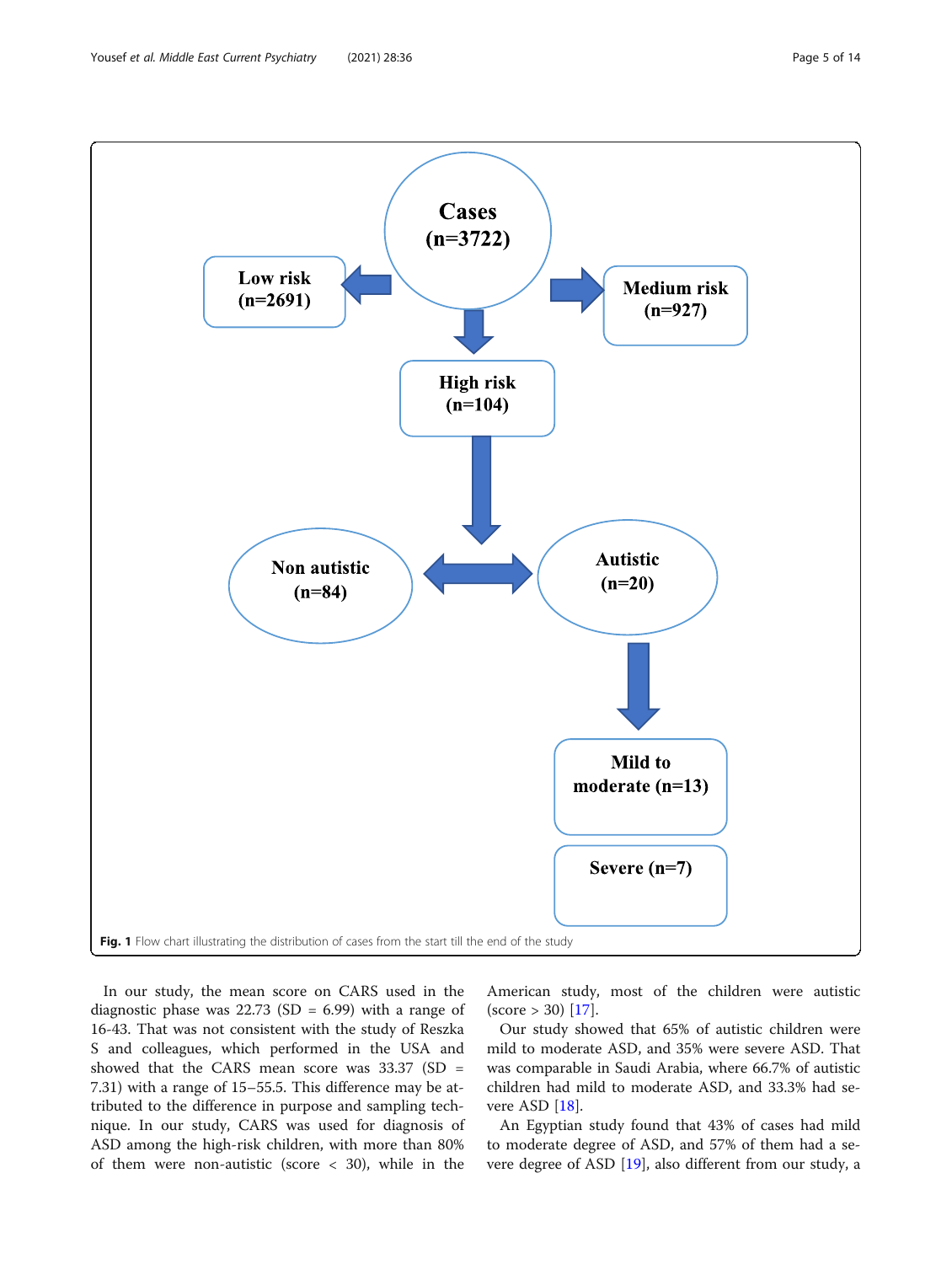| Variable                 | Autistic<br>$(n = 20)$ |                     | Non autistic#<br>$(n = 84)$ |         | $\overline{\chi^2}$ | P                            |
|--------------------------|------------------------|---------------------|-----------------------------|---------|---------------------|------------------------------|
|                          | No.                    | $\%$                | No.                         | $\%$    |                     |                              |
| Age group                |                        |                     |                             |         |                     |                              |
| 4-5 years                | 16                     | 80                  | 39                          | 46.4    | Fisher              | $0.006**$                    |
| Sex (Male)               | 15                     | 75                  | 53                          | 63.1    | 1.01                | 0.32 (NS)                    |
| <b>Father education</b>  |                        |                     |                             |         |                     |                              |
| Read and write           | 0                      | $\circ$             | $\overline{2}$              | 2.4     |                     |                              |
| Middle education+        | 6                      | 30                  | 44                          | 52.4    | Fisher              | 0.13                         |
| University               | 14                     | 70                  | 38                          | 45.2    |                     | <b>NS</b>                    |
| Mother education         |                        |                     |                             |         |                     |                              |
| Read and write           | 0                      | $\mathbb O$         | $\overline{2}$              | 2.4     |                     |                              |
| Middle education+        | $\overline{2}$         | 10                  | 41                          | 48.8    | <b>Fisher</b>       | $0.005**$                    |
| University               | 18                     | 90                  | 41                          | 48.8    |                     |                              |
| <b>Father occupation</b> |                        |                     |                             |         |                     |                              |
| Employee                 | 7                      | 35                  | 33                          | 39.3    |                     |                              |
| Private work             | 13                     | 65                  | 32                          | 38.1    | Fisher              | 0.06                         |
| Vocational worker        | 0                      | $\mathsf{O}\xspace$ | 15                          | 17.9    |                     | <b>NS</b>                    |
| Professional             | 0                      | $\mathbb O$         | 4                           | $4.8\,$ |                     |                              |
| Mother occupation        |                        |                     |                             |         |                     |                              |
| Housewife                | 9                      | 45                  | 55                          | 65.5    | 2.86                | 0.09                         |
| Working                  | 11                     | 55                  | 29                          | 34.5    |                     | <b>NS</b>                    |
| Who care                 |                        |                     |                             |         |                     |                              |
| Father                   | 5                      | 45.4                | 5                           | 17.2    |                     |                              |
| Grand mom and pap        | 3                      | 27.3                | 8                           | 27.6    | Fisher              | 0.25                         |
| Kinder garden            | 3                      | 27.3                | 14                          | 48.3    |                     | <b>NS</b>                    |
| Other                    | 0                      | $\mathbb O$         | $\overline{2}$              | 6.9     |                     |                              |
| <b>Duration</b>          |                        |                     |                             |         |                     |                              |
| < 4 h                    | 3                      | 27.3                | $\overline{2}$              | 6.9     | Fisher              | 0.11                         |
| $\geq 4 h$               | 8                      | 72.7                | 27                          | 93.1    |                     | <b>NS</b>                    |
| Social state of parents  |                        |                     |                             |         |                     |                              |
| Married                  | $20\,$                 | 100                 | 82                          | 97.6    | Fisher              | 0.65<br>$\mathsf{NS}\xspace$ |
| Residence                |                        |                     |                             |         |                     |                              |
| Urban                    | 13                     | 65                  | 38                          | 45.2    | 2.52                | 0.11                         |
| Rural                    | $\overline{7}$         | 35                  | 46                          | 54.8    |                     | <b>NS</b>                    |
| Factories near home■     |                        |                     |                             |         |                     |                              |
| No                       | 16                     | 80                  | 84                          | 100     |                     |                              |
| Yes                      | 4                      | $20\,$              | 0                           | 0       | Fisher              | $0.001**$                    |
| Home environment         |                        |                     |                             |         |                     |                              |
| Extended                 | 0                      | $\circ$             | $\overline{2}$              | 2.4     | Fisher              | 0.65                         |
| Nuclear                  | 20                     | 100                 | 82                          | 97.6    |                     | <b>NS</b>                    |
| Smoker inside home       |                        |                     |                             |         |                     |                              |
| Yes (father)             | 9                      | 45                  | 41                          | 48.8    | 0.09                | 0.76<br><b>NS</b>            |

<span id="page-5-0"></span>

| Table 2 Comparison between autistic and non-autistic children in demographic data |  |  |  |
|-----------------------------------------------------------------------------------|--|--|--|
|                                                                                   |  |  |  |

Sibling number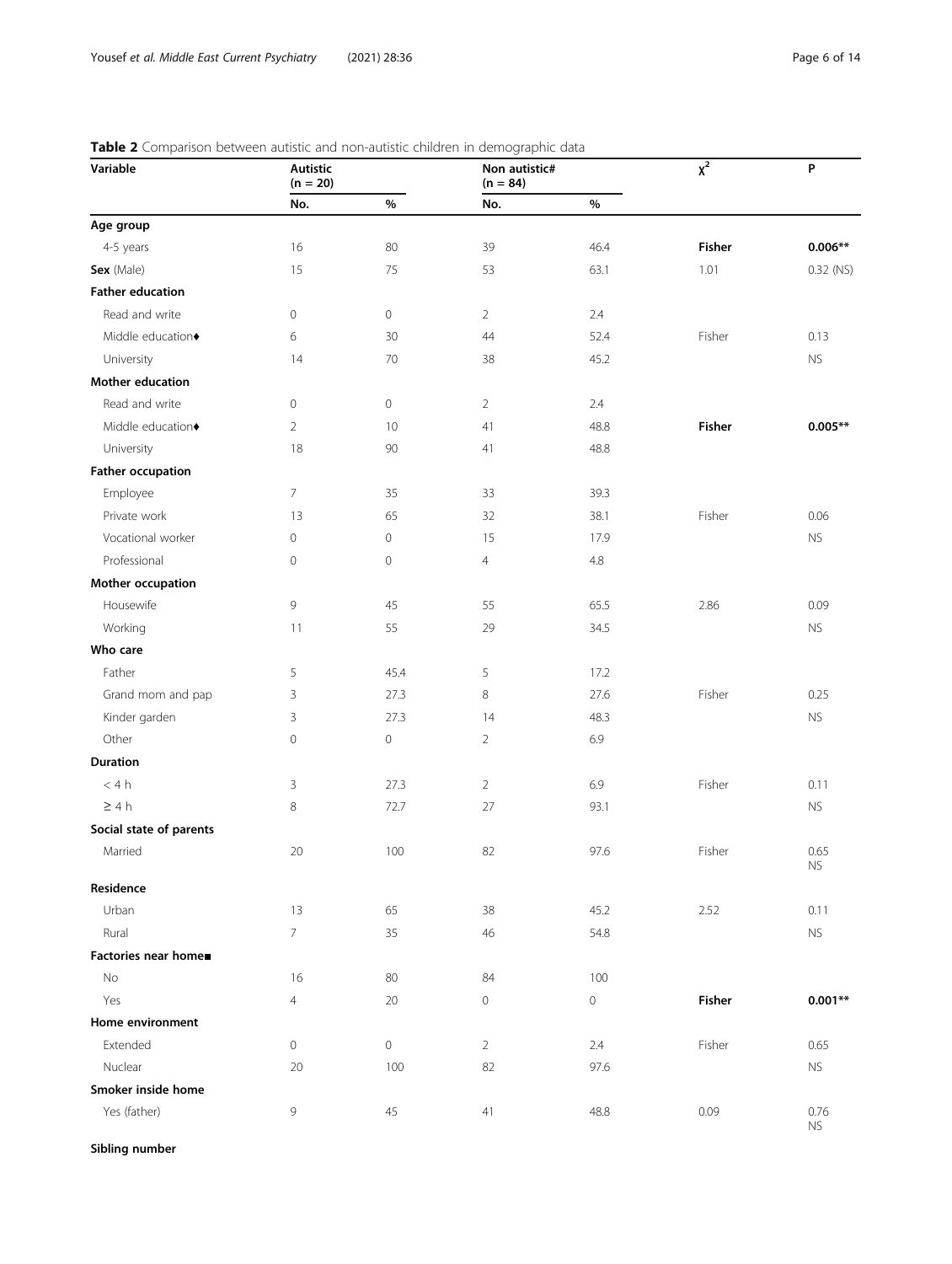|  |  | Table 2 Comparison between autistic and non-autistic children in demographic data (Continued) |  |
|--|--|-----------------------------------------------------------------------------------------------|--|

| Variable       | <b>Autistic</b><br>$(n = 20)$ |      | Non autistic#<br>$(n = 84)$ |      |               | P           |
|----------------|-------------------------------|------|-----------------------------|------|---------------|-------------|
|                | No.                           | $\%$ | No.                         | $\%$ |               |             |
| $\leq$ 2       | 10                            | 50   | 58                          | 69   | 2.59          | 0.11        |
| $\langle$ 2    | 10                            | 50   | 26                          | 31   |               | <b>NS</b>   |
| Order of child |                               |      |                             |      |               |             |
| First          | 10                            | 50   | 41                          | 48.8 |               |             |
| Middle         | 8                             | 40   | 6                           | 7.1  | <b>Fisher</b> | $< 0.001**$ |
| Last           |                               | 10   | 37                          | 44   |               |             |

#Non-autistic children included here were those of the high-risk group

♦Middle education refers to primary, preparatory, secondary, and vocational education

Who care for the child during mother's absence for working

■Any industries that could emit air pollutants and toxins such as sulfur dioxide (SO2), nitric oxides (NOx), and volatile organic compounds (VOC) like

petrochemical industries, iron smelters, oil refineries, polypropylene plants, power companies and methanol industries, formaldehyde plants and urea industries, heavy industries, and metal industries

No answer means that the distance of the child home from the factory is  $> 20$  km

Yes answer means that the distance between the home of the child and the factory is  $\leq$  20 km

\*\*Statistically significant

study in Rome, Italy, where 44% of autistic children were with mild to moderate ASD, and 56% of them were with severe ASD [[20](#page-12-0)]. Those differences were because of the variations in methodology and age groups studied.

In this research, 20 out of 3722 children were diagnosed with ASD using the research diagnostic criteria of DSM-5 and CARS which means Sharkia Governorate ASD prevalence was 5.4/1000 children. The estimated global prevalence was 7.6 per 1000, according to the systematic review [\[21](#page-12-0)].

In the United Arab Emirates, it was 2.9/1000 [\[22\]](#page-13-0), and in Oman, it was  $0.14/1000$  [[21\]](#page-12-0). In the UK, the prevalence of ASD was 1.1% [\[22](#page-13-0)], and in the USA, it was 2.24% [[7](#page-12-0)].

The differences in localities could explain the difference in the prevalence rates of ASD. Diagnosing autism is more common to clinicians in developed countries. Mental health services for autistic children are more available, and families often are more aware of the disorder. These aspects make the diagnosis of ASD more convenient in developed countries than in developing ones. Also, the time difference between this study and the older studies might be responsible for the different prevalence rates. There was an increasing prevalence rate of ASD over the last decade. Additionally, the wide age group interval included in the American study (3-17 years) in comparison to the limited age group interval of this study (2-5 years) was responsible for the prevalence difference from that of American studies.

In our study, most autistic children (80%) diagnosed by the research diagnostic criteria of DSM-5 and CARS were from 4 to 5 years old, which was in line with Iranian research results [[23\]](#page-13-0). In which ASD patients detected mainly were males (75%). That was similar to the studies in the USA, which found that 75% of children having

ASD were males [\[7](#page-12-0)] and also with that one which was conducted in Oman to determine ASD prevalence among 0–14 years subjects and found that ASD was more prevalent among boys (75%) [[21\]](#page-12-0). It was different from the Lebanese study, which found that male: female ratio was 1.05 in Beirut and 1.2 in Mount Lebanon.

This difference might be due to the small sample size of that Lebanese study and the age group difference between the two studies [[15](#page-12-0)]. Ninety percent of mothers of autistic children were university graduates in comparison to 49.4% of non-autistic children, and this difference was statistically significant. That is consistent with the research undertaken in Saudi Arabia to establish potential risk factors for autism and found a statistically significant disparity between the autistic patients and the control group in mothers' university education [\[18](#page-12-0)]. That was also consistent with the study conducted in Assiut City in Egypt to recognize the risk factors for ASD and found that 61.7% of mothers of autistic children had a university level of education [[24](#page-13-0)].

Our results also showed a statistically significant association between ASD and the presence of factories near the house. We used a proximity method to classify the existence of the child's home from factories with industries that could emit air pollutants and toxins to be near or not. The proximity approach is widely used in many influential environmental epidemiology studies [[25](#page-13-0)–[28](#page-13-0)]. In addition, this method is used frequently in many environmental investigation studies such as in the environmental impact assessment and environmental justice studies [\[25\]](#page-13-0). The threshold distance used in the studies assessing the effects of air pollutant industrial complex was up to 20 km [[25](#page-13-0)]. To determine the most appropriate definition of the minimum distance for exposure, we reviewed several examples of international housing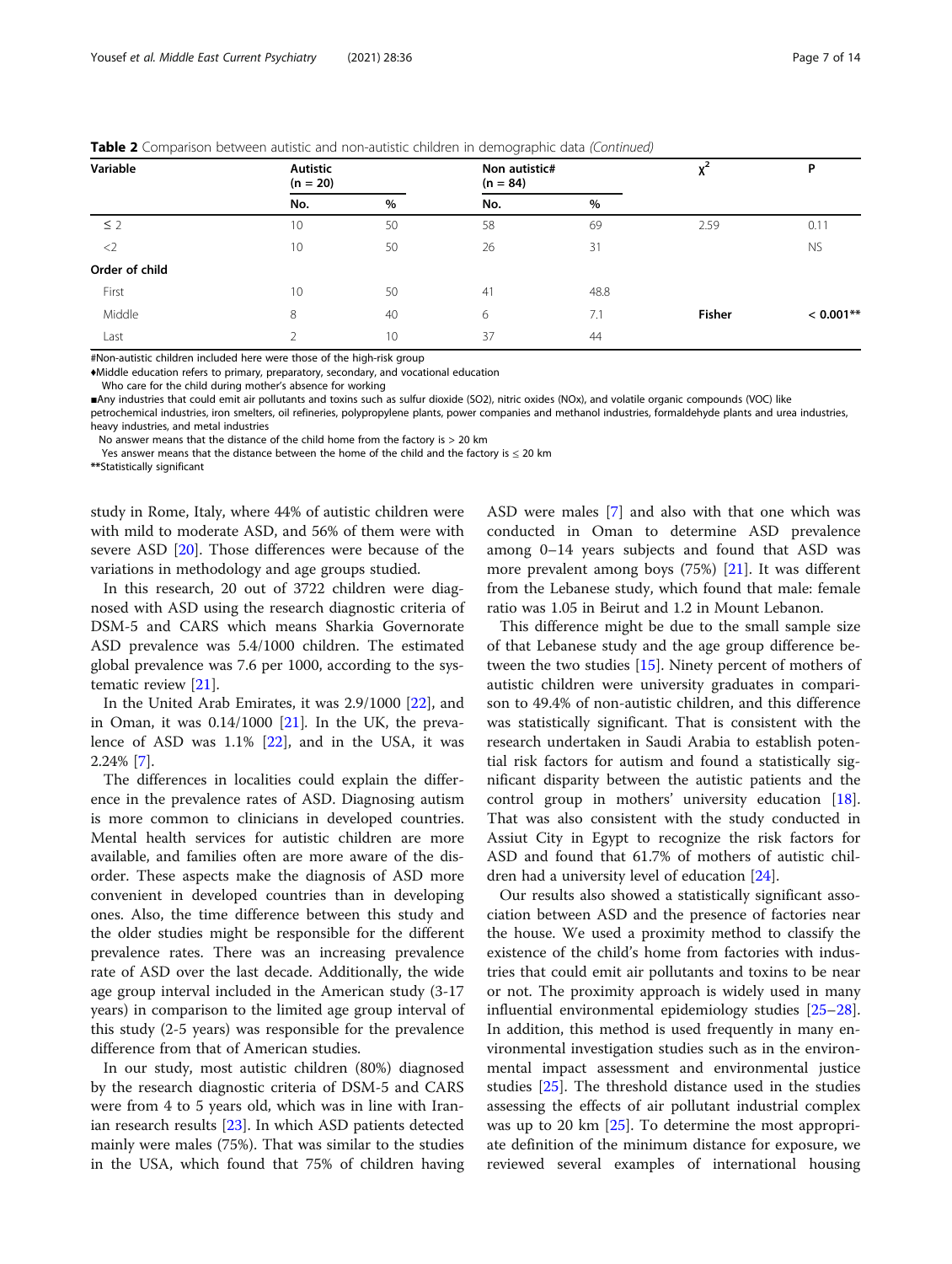| Variable               | <b>Autistic</b><br>$(n = 20)$ |                 | Non autistic#<br>$(n = 84)$ |      | $x^2$  | P                   |  |
|------------------------|-------------------------------|-----------------|-----------------------------|------|--------|---------------------|--|
|                        | No.                           | %               | No.                         | %    |        |                     |  |
| Type of pregnancy      |                               |                 |                             |      |        |                     |  |
| Natural                | 20                            | 100             | 84                          | 100  |        |                     |  |
| <b>Gestational age</b> |                               |                 |                             |      |        |                     |  |
| Full term              | 20                            | 100             | 84                          | 100  |        |                     |  |
| Place of delivery      |                               |                 |                             |      |        |                     |  |
| ZUH                    | $\overline{2}$                | 10              | 0                           | 0    |        |                     |  |
| Private hospital       | 12                            | 60              | 78                          | 92.9 | Fisher | 0.60                |  |
| Clinic                 | $\overline{4}$                | 20              | $\overline{4}$              | 4.8  |        | <b>NS</b>           |  |
| Home                   | $\overline{2}$                | 10              | $\overline{2}$              | 2.4  |        |                     |  |
| Mode of delivery       |                               |                 |                             |      |        |                     |  |
| <b>NVD</b>             | 12                            | 60              | 35                          | 41.7 | 2.19   | 0.14                |  |
| CS                     | 8                             | 40              | 49                          | 58.3 |        | <b>NS</b>           |  |
| <b>Birth weight</b>    |                               |                 |                             |      | t      |                     |  |
| Mean $\pm$ SD          |                               | $3.25 \pm 0.33$ | $3.37 \pm 0.22$             |      | 1.92   | 0.06                |  |
| Range                  | $2.6 - 3.5$                   |                 | $3 - 3.5$                   |      |        | <b>NS</b>           |  |
| Complication at birth  |                               |                 |                             |      |        |                     |  |
| No                     | 20                            | 100             | 78                          | 92.9 | Fisher | 0.41                |  |
| Yes                    | $\overline{O}$                | 0               | 6                           | 7.1  |        | <b>NS</b>           |  |
| Incubator              |                               |                 |                             |      |        |                     |  |
| No                     | 20                            | 100             | 80                          | 95.2 | Fisher | 0.42                |  |
| Yes                    | $\mathbf 0$                   | $\mathbf 0$     | $\overline{4}$              | 4.8  |        | <b>NS</b>           |  |
| Feeding                |                               |                 |                             |      |        |                     |  |
| Breast feeding         | 5                             | 25              | 50                          | 59.5 |        |                     |  |
| Artificial             | 8                             | 40              | 18                          | 21.4 | 7.73   | $0.02*$             |  |
| Combined               | 7                             | 35              | 16                          | 19   |        |                     |  |
| Type of milk           |                               |                 |                             |      |        |                     |  |
| Fresh animal           | 7                             | 46.7            | 0                           | 0    |        | Fisher $< 0.001***$ |  |
| Powdered milk          | 8                             | 53.3            | 34                          | 100  |        |                     |  |
| Onset of weaning       |                               |                 |                             |      |        |                     |  |
| $\leq 6$ months        | 19                            | 95              | 50                          | 59.5 |        | Fisher $< 0.001***$ |  |
| $\geq 6$ months        | 1                             | 5               | 34                          | 40.5 |        |                     |  |
| <b>Artificial food</b> |                               |                 |                             |      |        |                     |  |
| No                     | 8                             | 40              | 73                          | 86.9 | 20.63  | $< 0.001**$         |  |
| Yes                    | 12                            | 60              | 11                          | 13.1 |        |                     |  |

<span id="page-7-0"></span>Table 3 Comparison between autistic and non-autistic children in natal and perinatal data

#Non-autistic children included here were those of the high-risk group \*\*Statistically significant

policies upon that we considered that if the distance of the child home from the factory is  $> 20$  km so it is not near the home and if the distance is  $\leq 20$  km, so the home of the child is near the factory. Factories were sources of air pollution leading to perinatal exposure of those children to the hazardous chemicals and fumes emitted from those factories. That was consistent with

Table 4 Comparison between autistic and non-autistic children in child medical history

| Variable                    |          | <b>Autistic</b><br>$(n = 20)$ |                | Non autistic#<br>$(n = 84)$ |        | P            |  |
|-----------------------------|----------|-------------------------------|----------------|-----------------------------|--------|--------------|--|
|                             | No.      | %                             | No.            | $\%$                        |        |              |  |
| <b>Congenital anomalies</b> |          |                               |                |                             |        |              |  |
| No                          | 17       | 85                            | 84             | 100                         | Fisher | $0.006**$    |  |
| Yes                         | 3        | 15                            | 0              | 0                           |        |              |  |
| Chronic medical             |          |                               |                |                             |        |              |  |
| No                          | 14       | 70                            | 79             | 94                          | 9.88   | $0.002**$    |  |
| Yes                         | 6        | 30                            | 5              | 6                           |        |              |  |
| <b>Neonatal infection</b>   |          |                               |                |                             |        |              |  |
| No                          | 20       | 100                           | 5              | 6                           | Fisher | 0.34         |  |
| Yes                         | $\Omega$ | $\Omega$                      | 79             | 94                          |        | <b>NS</b>    |  |
| <b>GIT troubles</b>         |          |                               |                |                             |        |              |  |
| <b>No</b>                   | 15       | 75                            | 84             | 100                         | Fisher | $< 0.001$ ** |  |
| Yes                         | 5        | 25                            | 0              | 0                           |        |              |  |
| <b>Sleeping troubles</b>    |          |                               |                |                             |        |              |  |
| No                          | 20       | 100                           | 84             | 100                         |        |              |  |
| <b>Take medication</b>      |          |                               |                |                             |        |              |  |
| No                          | 18       | 90                            | 84             | 100                         | Fisher | $0.04*$      |  |
| Yes                         | 2        | 10                            | 0              | 0                           |        |              |  |
| <b>Allergy</b>              |          |                               |                |                             |        |              |  |
| No                          | 17       | 85                            | 81             | 96.4                        | Fisher | 0.06         |  |
| Yes                         | 3        | 15                            | 3              | 3.6                         |        | <b>NS</b>    |  |
| Hospitalization             |          |                               |                |                             |        |              |  |
| No                          | 20       | 100                           | 82             | 97.6                        | Fisher | 0.65         |  |
| Yes                         | 0        | 0                             | $\overline{2}$ | 2.4                         |        | <b>NS</b>    |  |
| Operation                   |          |                               |                |                             |        |              |  |
| No                          | 17       | 85                            | 80             | 95.2                        | Fisher | 0.08         |  |
| Yes                         | 3        | 15                            | $\overline{4}$ | 4.8                         |        | <b>NS</b>    |  |
| Child abuse                 |          |                               |                |                             |        |              |  |
| No                          | 20       | 100                           | 84             | 100                         |        |              |  |

#Non-autistic children included here were those of the high-risk group \*\*Statistically significant

the research performed in the USA to examine the theory that perinatal air pollutants exposure is correlated with ASD [[29\]](#page-13-0).

In our study, a statistical difference between autistic and non-autistic children in birth orders where 40% of autistic children were first born while 50% were of middle birth order. That was inconsistent with the finding of the meta-analysis study of Gardener and his colleagues that aimed at providing the first quantitative review and meta-analysis of the association between maternal pregnancy complications, and pregnancy-related factors, and risk of Autism, and found that being firstborn versus third or later was significantly increased autism risk [\[5](#page-12-0)]. That was also inconsistent with the finding of the other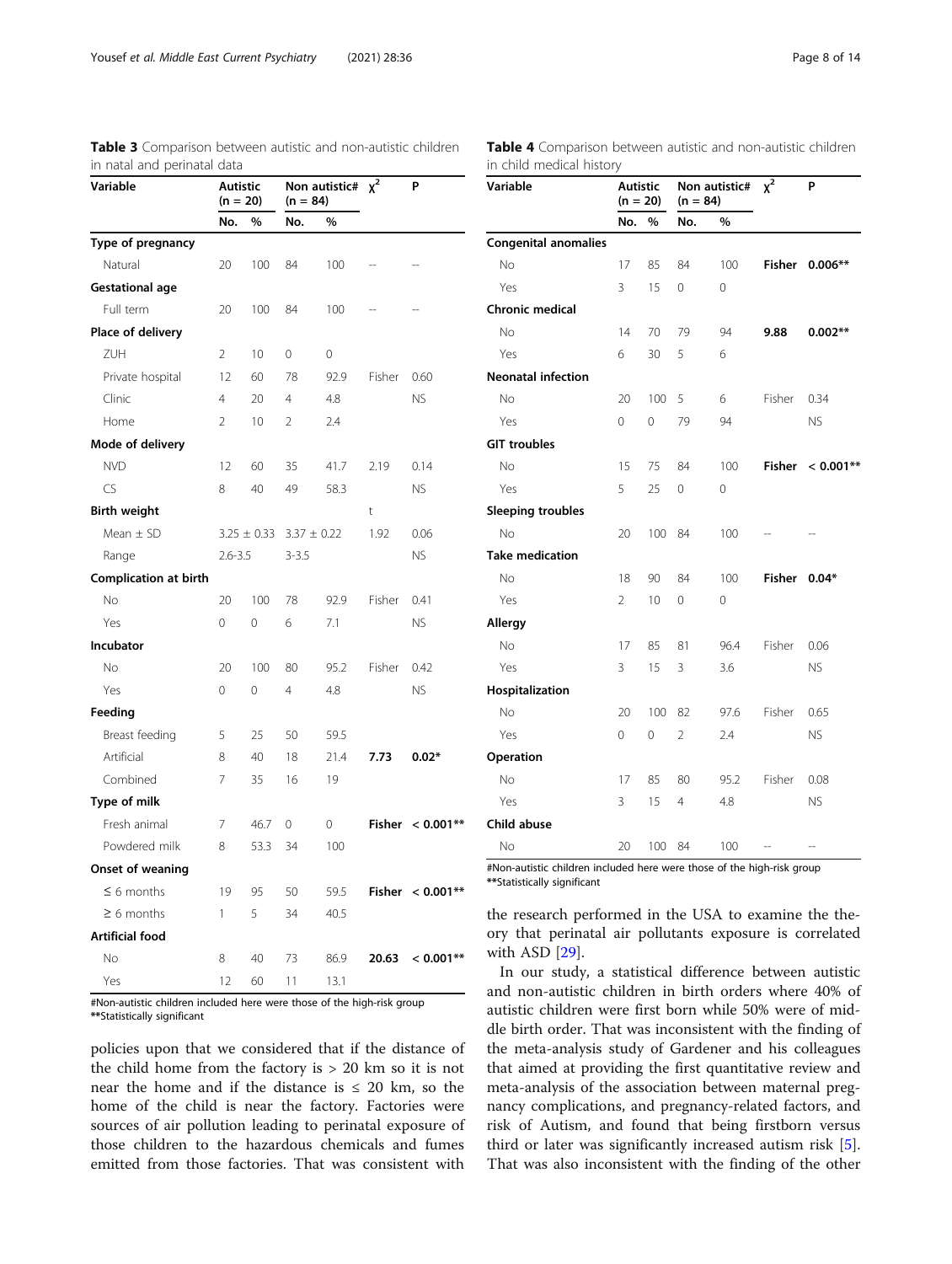| Variable                        | <b>Autistic</b><br>$(n = 20)$ |      | Non autistic#<br>$(n = 84)$ |      | $x^2$     | P           |  |
|---------------------------------|-------------------------------|------|-----------------------------|------|-----------|-------------|--|
|                                 | No.                           | $\%$ | No.                         | %    |           |             |  |
| Age of beginning TV (in months) |                               |      |                             |      |           |             |  |
| Mean $\pm$ SD                   | $18.1 \pm 8.6$                |      | $18.83 \pm 6.7$             |      | <b>MW</b> | 0.22        |  |
| Range                           | 8-36                          |      | $8 - 36$                    |      | 1.22      | <b>NS</b>   |  |
| Duration of TV watch            |                               |      |                             |      |           |             |  |
| Mean $\pm$ SD                   | $6.75 \pm 2.83$               |      | $2.55 \pm 1.64$             |      | <b>MW</b> | $< 0.001**$ |  |
| Range                           | $1 - 11$                      |      | $0.5 - 9$                   |      | 4.82      |             |  |
| <b>Attachment to TV</b>         |                               |      |                             |      |           |             |  |
| Weak                            | 3                             | 15   | 47                          | 56   |           |             |  |
| Intermediate                    | 3                             | 15   | 33                          | 39.3 |           |             |  |
| Strong                          | 12                            | 60   | $\overline{2}$              | 2.4  | Fisher    | $< 0.001**$ |  |
| Very strong                     | $\overline{2}$                | 10   | $\overline{2}$              | 2.4  |           |             |  |

<span id="page-8-0"></span>Table 5 Comparison between autistic and non-autistic children in watching TV

#Non-autistic children included here were those of the high-risk group

The degree of the attachment of the child to TV was assessed by the degree of irritability of the child when restrained from viewing TV detected by

the caregiver

\*\*Statistically significant

meta-analysis study that aimed at identifying pre-, peri-, and neonatal risk factors for pervasive developmental disorders (PDD), including autism and found that being firstborn was significantly associated with risk ASD [[30\]](#page-13-0).

This difference might be due to the difference in locality and population characteristics, as all the studies included in the meta-analysis of both studies were from developed foreign countries. This study showed a statistically significant association between ASD and artificial feeding and early weaning. This was consistent with the Indian study, which showed that delayed initiation of breastfeeding was significantly associated with the risk of ASD. In contrast, exclusive breastfeeding in the first 6 months of life was associated with decreased risk [\[16](#page-12-0)]. The systematic review study in Arab Gulf countries findings found that delayed breastfeeding and no colostrum ingestion were linked to a higher risk of autism. Extended breastfeeding (up to 24 months) significantly decreased the likelihood of developing it [[31\]](#page-13-0).

In this study, 60% of autistic children consumed artificial, preserved, and canned food in comparison to 13.1% of non-autistic, and this difference was statistically significant. That was consistent with a study conducted in Turkey to examine the connection between ASD development and exposure to MEHP, DEHP, and BPA which are used in some food like meat products and canned beef, also in drink packaging, and to coat metal products such as food cans and bottle tops. This Turkish study found that autistic children showed elevated serum MEHP, DEHP, and BPA levels. Significantly, compared to healthy control subjects, they might play a part in autism spectrum disorder pathogenesis [\[32](#page-13-0)].

Our results showed a significant increase in congenital anomalies in autistic children compared to non-autistic children. This finding is similar to that of the metaanalysis study that aimed at providing the first review and meta-analysis of the correlation between perinatal and neonatal factors and autism risk and found that congenital deformities have been linked with the risk of ASD [[6\]](#page-12-0).

Our results showed that chronic medical conditions (mainly epilepsy) and GIT troubles were significantly correlated with autism in the affected children, consistent with the study in Iran, which showed that ADHD and epileptic disorders were the leading comorbidities [[33\]](#page-13-0). And also, an American study showed that functional constipation was the most prevalent form of GID in autistic children (85.0%), GID was not correlated with specific feeding habits or medical status in children with ASD, and the likelihood of constipation was associated with younger age, more social impairment, and lack of expressive language [\[34\]](#page-13-0)..

This study showed a statistically significant difference between autistic and non-autistic children in the duration of watching TV and attachment to TV. The mean time spent in TV watching by the ASD cases was more than 6 h per day, and 60% of those autistic children were firmly attached to a TV compared to only 2.4% of nonautistic. These findings were consistent with the study conducted in Bangladesh to clarify the association between risk and autism for families, communities, and the environment. They found that the diagnosis of autism is closely connected to excessive watching of TV and the insufficient ability to social interaction and poor contact with family members in early childhood [\[35](#page-13-0)].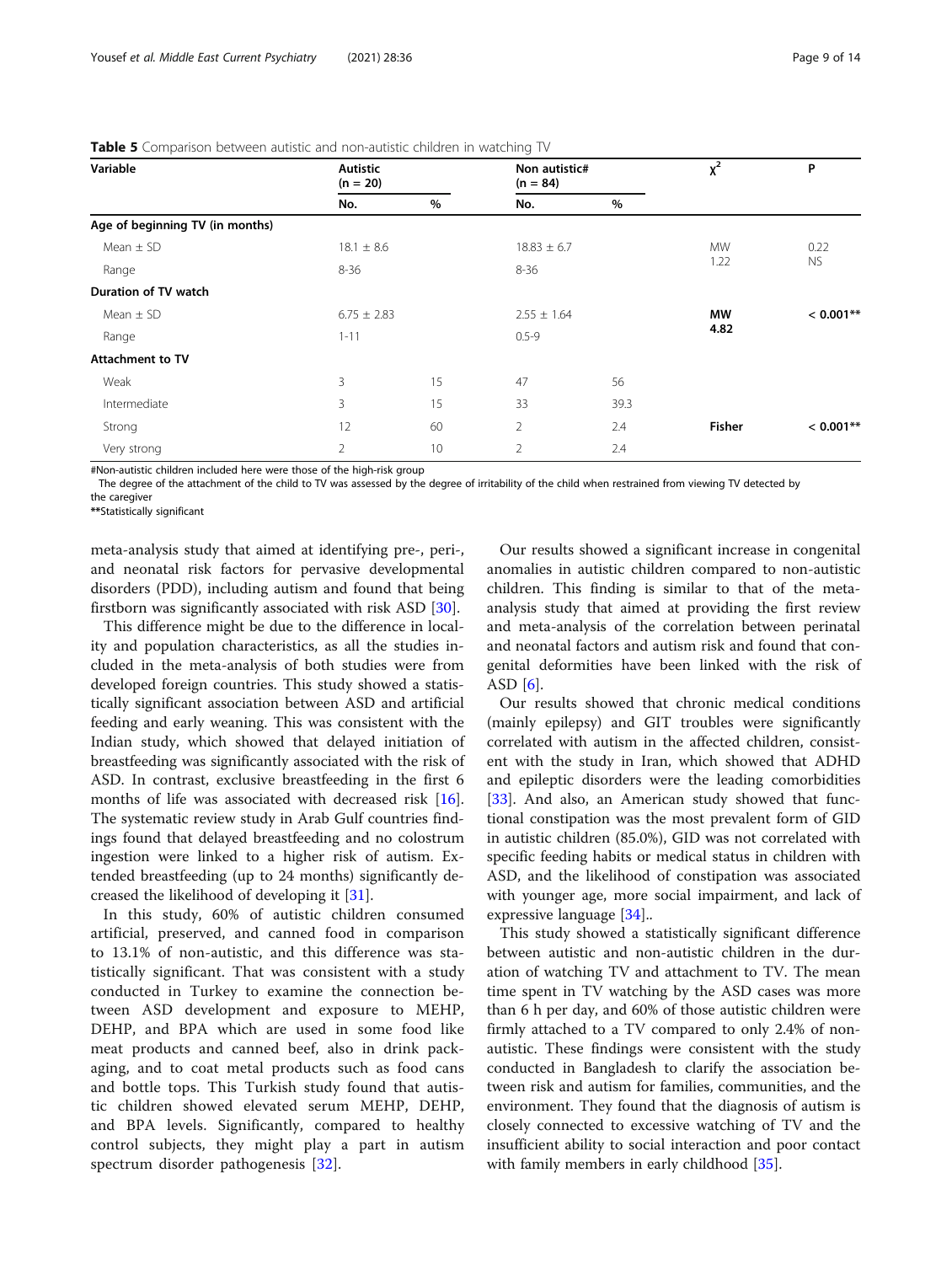<span id="page-9-0"></span>

|  |  | Table 6 Comparison between autistic and non-autistic children in immunization and developmental history |  |  |  |  |
|--|--|---------------------------------------------------------------------------------------------------------|--|--|--|--|
|  |  |                                                                                                         |  |  |  |  |

| Variable                 | <b>Autistic</b><br>$(n = 20)$ |                     | Non autistic#<br>$(n = 84)$ |                     | $\overline{x^2}$         | $\boldsymbol{\mathsf{P}}$ |
|--------------------------|-------------------------------|---------------------|-----------------------------|---------------------|--------------------------|---------------------------|
|                          | No.                           | $\%$                | No.                         | $\%$                |                          |                           |
| Hypothyroidism screening |                               |                     |                             |                     |                          |                           |
| Yes                      | 20                            | 100                 | 84                          | 100                 | $\overline{a}$           |                           |
| Immunization             |                               |                     |                             |                     |                          |                           |
| Complete                 | 20                            | 100                 | 84                          | 100                 | $\overline{\phantom{0}}$ | $\overline{a}$            |
| Motor development        |                               |                     |                             |                     |                          |                           |
| <b>Head support</b>      |                               |                     |                             |                     |                          |                           |
| Normal                   | 18                            | 90                  | 78                          | 92.9                | Fisher                   | 0.84                      |
| Delayed                  | $\overline{2}$                | 10                  | 6                           | 7.1                 |                          | <b>NS</b>                 |
| Sitting without support  |                               |                     |                             |                     |                          |                           |
| Normal                   | 20                            | 100                 | 80                          | 95.2                | Fisher                   | 0.92                      |
| Delayed                  | $\mathbf 0$                   | $\mathsf{O}\xspace$ | $\overline{4}$              | 4.8                 |                          | <b>NS</b>                 |
| Walking without support  |                               |                     |                             |                     |                          |                           |
| Normal                   | 19                            | 95                  | 81                          | 96.4                | Fisher                   | 0.87                      |
| Delayed                  | $\mathbf{1}$                  | 5                   | 3                           | 3.6                 |                          | <b>NS</b>                 |
| Language                 |                               |                     |                             |                     |                          |                           |
| <b>Babbling</b>          |                               |                     |                             |                     |                          |                           |
| Normal                   | $\overline{7}$                | 35                  | 84                          | 100                 | <b>Fisher</b>            | $< 0.001**$               |
| Delayed                  | 13                            | 65                  | $\mathsf{O}\xspace$         | $\mathbf 0$         |                          |                           |
| Dada and mama            |                               |                     |                             |                     |                          |                           |
| Normal                   | $\overline{7}$                | 35                  | 78                          | 92.9                | <b>Fisher</b>            | $< 0.001**$               |
| Delayed                  | 13                            | 65                  | 6                           | 7.1                 |                          |                           |
| Early cognitive          |                               |                     |                             |                     |                          |                           |
| Hidden object            |                               |                     |                             |                     |                          |                           |
| Normal                   | $\overline{7}$                | 35                  | 82                          | 97.6                | <b>Fisher</b>            | $< 0.001**$               |
| Delayed                  | 13                            | 65                  | $\overline{2}$              | 2.4                 |                          |                           |
| Social and psychological |                               |                     |                             |                     |                          |                           |
| Social smile             |                               |                     |                             |                     |                          |                           |
| Normal                   | 10                            | 50                  | 84                          | 100                 | Fisher                   | $< 0.001**$               |
| Delayed                  | 10                            | 50                  | $\mathbf 0$                 | $\mathbf 0$         |                          |                           |
| Recognize mother         |                               |                     |                             |                     |                          |                           |
| Normal                   | 17                            | 85                  | 84                          | 100                 | Fisher                   | $< 0.001**$               |
| Delayed                  | $\overline{3}$                | 15                  | $\mathsf{O}\xspace$         | $\mathsf O$         |                          |                           |
| Assist in dress          |                               |                     |                             |                     |                          |                           |
| Normal                   | 14                            | $70\,$              | $84\,$                      | 100                 | Fisher                   | $< 0.001**$               |
| Delayed                  | $\,$ 6 $\,$                   | 30 <sup>°</sup>     | $\mathsf{O}\xspace$         | $\mathsf{O}\xspace$ |                          |                           |

#Non-autistic children included here were those of the high-risk group \*\*Statistically significant

Also, in agreement with these findings, the study conducted in Thailand to analyze the level and degree of television consumption in children with ASD relative to typically developed subjects identified a greater incidence of television viewing in autistic children than children with typical development. And that there was an

early initiation of TV exposure in autistic children compared to children with typical developments [\[36\]](#page-13-0).

We found a statistically significant delay in language, early cognitive, social, and psychological development among children with ASD in our study. On the other hand, there was no statistically significant delay in motor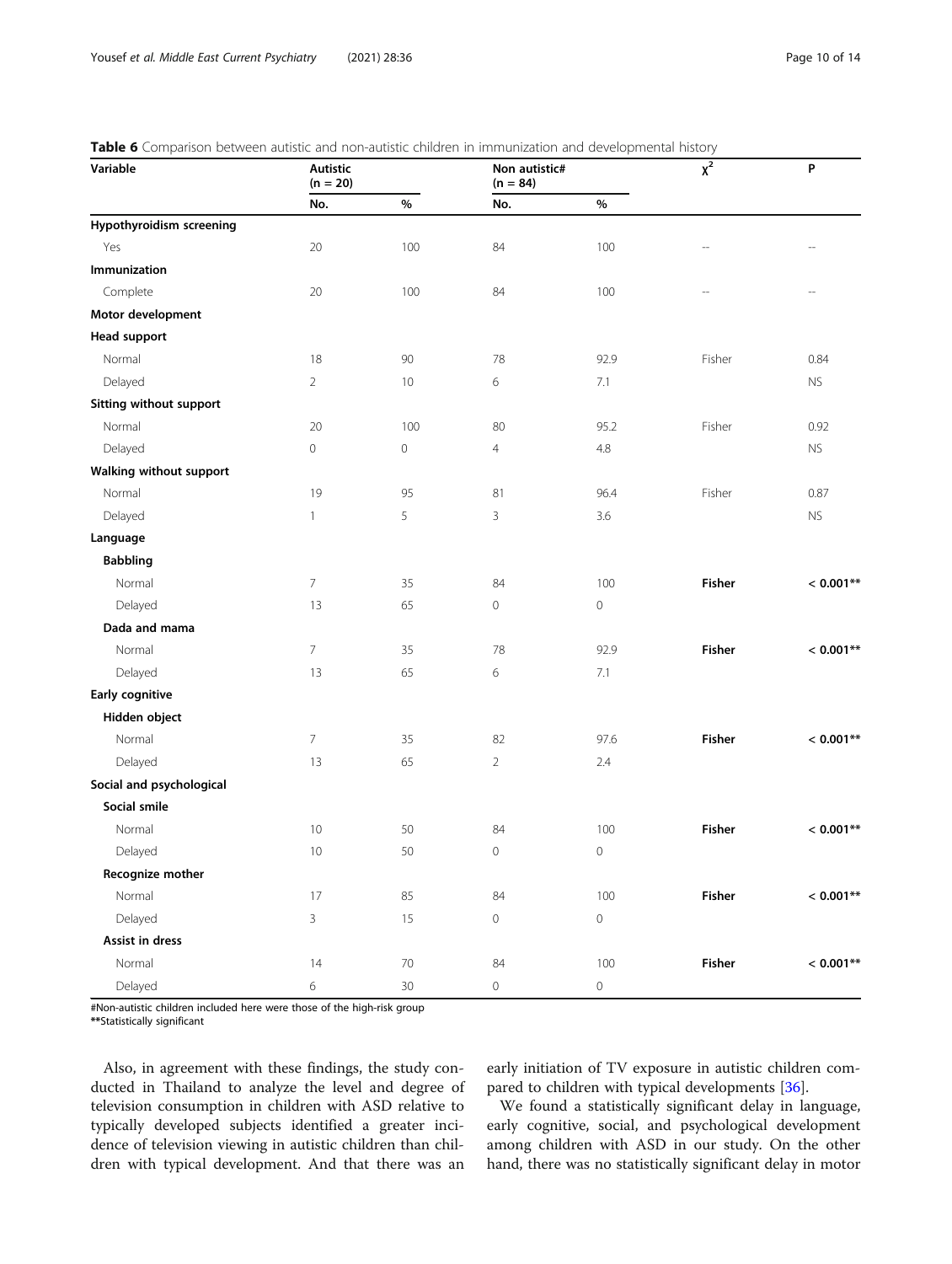#### <span id="page-10-0"></span>Table 7 Comparison between autistic and non-autistic children in parents and family history

| companion secured<br>Variable        | <b>Autistic</b><br>$(n = 20)$ |             | $rac{1}{2}$<br>Non autistic#<br>$(n = 84)$ | .           | t        | P              |
|--------------------------------------|-------------------------------|-------------|--------------------------------------------|-------------|----------|----------------|
| Father age at ges.                   |                               |             |                                            |             |          |                |
| Mean $\pm$ SD                        | $31.9 \pm 4.58$               |             | $30.27 \pm 4.68$                           |             | 1.40     | 0.16           |
| Range                                | $25 - 40$                     |             | $23 - 43$                                  |             |          | <b>NS</b>      |
| Mother age at ges.                   |                               |             |                                            |             |          |                |
| Mean $\pm$ SD                        | $26.75 \pm 4$                 |             | $26.36 \pm 4.21$                           |             | 0.38     | 0.71           |
| Range                                | $22 - 34$                     |             | 19-39                                      |             |          | <b>NS</b>      |
| Variable                             | No.                           | $\%$        | No.                                        | $\%$        | $\chi^2$ | P              |
| Drug intake during Pregnancy         |                               |             |                                            |             |          |                |
| No                                   | 20                            | 100         | 84                                         | 100         |          | $\overline{a}$ |
| Progesterone during pregnancy        |                               |             |                                            |             |          |                |
| No                                   | 17                            | 85          | 80                                         | 95.2        | Fisher   | 0.10           |
| Yes                                  | 3                             | 15          | $\overline{4}$                             | 4.8         |          | <b>NS</b>      |
| Alcohol during pregnancy             |                               |             |                                            |             |          |                |
| No                                   | 20                            | 100         | 84                                         | 100         |          | $\overline{a}$ |
| Smoking during pregnancy             |                               |             |                                            |             |          |                |
| No                                   | 20                            | 100         | 84                                         | 100         |          |                |
| Preserved food during pregnancy      |                               |             |                                            |             |          |                |
| No                                   | $\overline{7}$                | 35          | 53                                         | 63.1        | 5.22     | $0.02*$        |
| Yes                                  | 13                            | 65          | 31                                         | 36.9        |          |                |
| <b>Complication during pregnancy</b> |                               |             |                                            |             |          |                |
| No                                   | 20                            | 100         | 82                                         | 97.6        | Fisher   | 0.65           |
| Yes                                  | 0                             | $\mathbf 0$ | $\overline{2}$                             | 2.4         |          | ${\sf NS}$     |
| Medical condition during pregnancy   |                               |             |                                            |             |          |                |
| No                                   | 10                            | 50          | 84                                         | 100         | Fisher   | $< 0.001**$    |
| Yes                                  | 10                            | 50          | $\mathsf{O}\xspace$                        | $\mathbf 0$ |          |                |
| <b>HPT</b>                           | $\overline{7}$                | 35          |                                            | $- - - -$   |          |                |
| Celiac disease                       | 3                             | 15          |                                            |             |          |                |
| <b>ASD</b> in family                 |                               |             |                                            |             |          |                |
| <b>No</b>                            | 20                            | 100         | 84                                         | 100         |          |                |
| Psychiatric disorders in the family  |                               |             |                                            |             |          |                |
| No                                   | 18                            | 90          | 84                                         | 100         | Fisher   | $0.04*$        |
| Yes                                  | $\overline{2}$                | 10          | $\mathbf 0$                                | $\mathbf 0$ |          |                |

#Non-autistic children included here were those of the high-risk group

\*\*Statistically significant

development. That was similar to the Saudi study findings that did not show a significant difference between cases and controls in motor mil-stones (sitting and walking) [[18](#page-12-0)].

Meanwhile, we found a statistically significant difference between autistic children and the control group in delayed language development and mother recognition. That was inconsistent with the Egyptian study; El-Baz F and his colleagues examined the potential risk factors of autism and found that all the developmental milestones analyzed were delayed in the autistic children than the control group [\[19](#page-12-0)]. This difference might be because 55% of autistic patients in that study had an intellectual disability, while those with intellectual disability were excluded from our research.

The Egyptian study of El-Baz F and his colleagues also showed a statistically significant difference for autistic children and controls in the elevated maternal age (mother = 35 years) at birth, advanced parent age (father = 35 years) at birth, and positive family history of autism [[19\]](#page-12-0) that was in contrast to the results of our study which showed no differences. This difference might be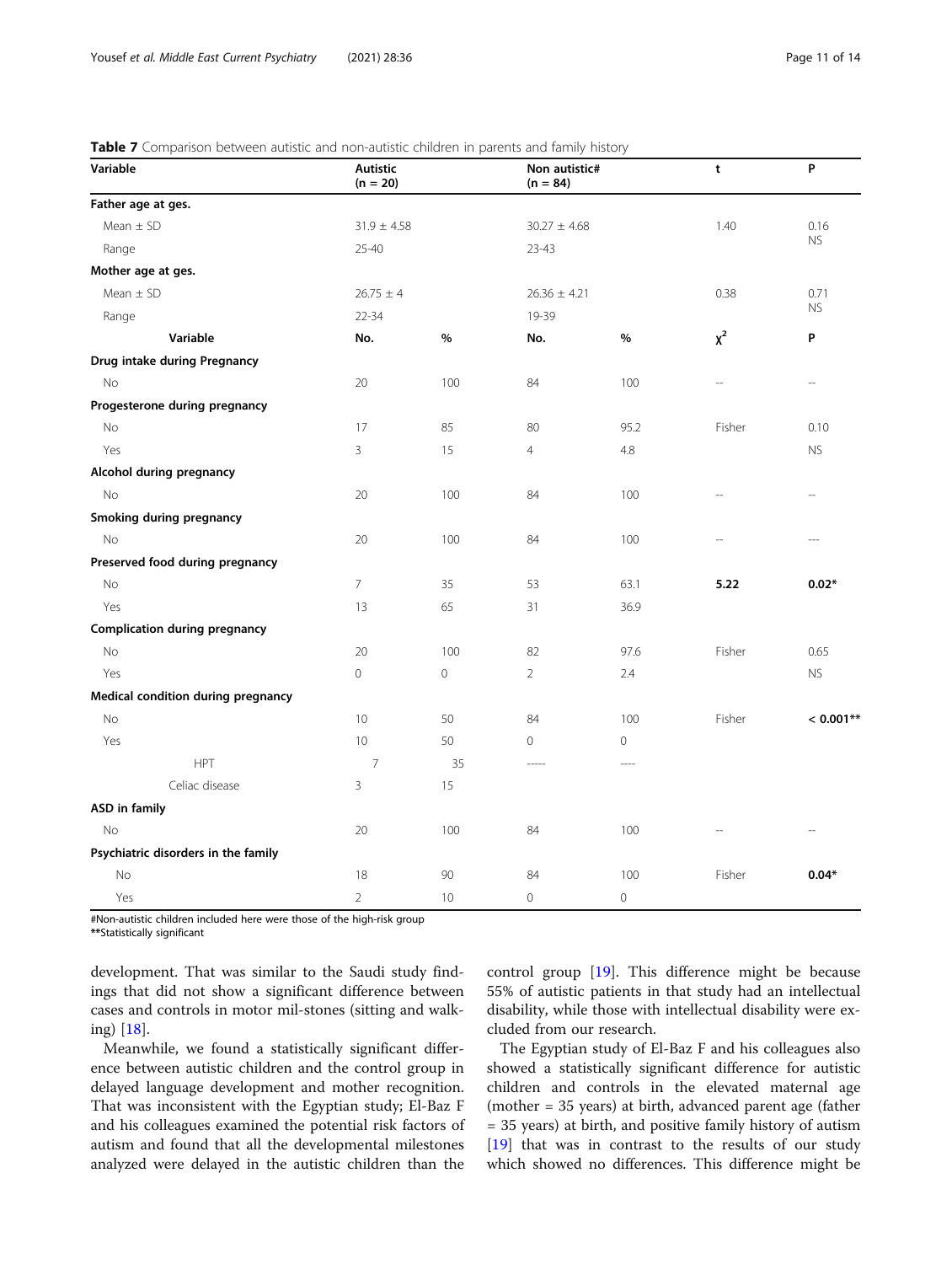<span id="page-11-0"></span>Table 8 Binary logistic regression analysis for the significant risk factors for ASD among the studied group

| Variable<br>Age group 4-5 years | B<br>0.42 | S.E.<br>0.05 | Wald<br>1.00 | Sig.<br>0.76 | OR<br>1.52 | 95.0% C.I. |       |
|---------------------------------|-----------|--------------|--------------|--------------|------------|------------|-------|
|                                 |           |              |              |              |            | 0.76       | 3.21  |
| University educated mother      | 3.09      | 0.13         | 1.93         | 0.08         | 1.99       | 0.82       | 4.65  |
| Factories near house            | 74.08     | 0.99         | 13.89        | $< 0.001**$  | 14.90      | 4.72       | 34.76 |
| First and middle child          | 32.74     | 0.68         | 8.28         | $< 0.001**$  | 16.28      | 6.73       | 45.87 |
| Not exclusive breast feeding    | 0.60      | 0.03         | 2.29         | 0.89         | 1.83       | 0.56       | 3.85  |
| Fresh milk in feeding           | 0.46      | 0.06         | 3.07         | 0.93         | 1.59       | 0.45       | 2.99  |
| Artificial food                 | 2.94      | 0.16         | 1.12         | 0.45         | 1.65       | 0.56       | 3.74  |
| Congenital anomalies            | 33.38     | 0.54         | 8.52         | $< 0.001**$  | 31.55      | 19.43      | 65.41 |
| Chronic medical condition       | 37.66     | 0.84         | 7.71         | $< 0.001**$  | 22.68      | 12.47      | 42.84 |
| GIT troubles                    | 3.38      | 0.12         | 1.81         | 0.08         | 1.57       | 0.30       | 6.76  |
| Medication intake               | 33.58     | 0.83         | 5.56         | $< 0.001**$  | 30.45      | 18.45      | 59.32 |
| Strong attachment to TV         | 36.32     | 0.82         | 8.61         | $< 0.001**$  | 29.82      | 7.45       | 53.29 |
| > 6 h watching TV               | 2.01      | 0.12         | 1.51         | 0.07         | 1.49       | 0.53       | 4.56  |
| Canned food during pregnancy    | 1.47      | 0.09         | 0.14         | 0.12         | 0.95       | 0.23       | 3.45  |
| Medical condition in pregnancy  | 6.21      | 0.34         | 2.64         | $0.03*$      | 10.53      | 3.23       | 26.23 |
| Psychiatric disorder in family  | 23.45     | 0.51         | 6.23         | $0.01*$      | 16.78      | 5.67       | 31.83 |

\*\*Statistically significant

due to the methodological difference between the two studies.

Our study showed a statistically significant increase in the maternal consumption of artificial, preserved, and canned food during pregnancy among the mothers of autistic children (65%) compared to (36.9%) mothers of non-autistic, consistent with the study of De Cock M and his colleagues which was conducted to provide a review of research on perinatal human sensitivity to endocrine disrupting chemicals (EDCs) in relation to ASD and ADHD and identified significant correlations between ASD and the exposure to the examined chemicals, including toxic air contaminants, pesticides, and bisphenol [[37\]](#page-13-0).

We found a statistically significant difference between autistic and non-autistic children in the presence of a history of chronic medical condition during pregnancy where 35% of autistic children had a history of maternal hypertension with pregnancy, and 15% had a history of maternal celiac disease. This was in line with the findings of the research of Walker Ch and his colleagues in the USA, which found that preeclampsia was associated with the development of ASD [\[38\]](#page-13-0), and in Denmark, a study of Atladóttir HO1 and his colleagues found that maternal history of rheumatoid arthritis and celiac disease elevated the like hood of developing autism [[39\]](#page-13-0).

In our study, 10% of autistic children had a family history of psychiatric disorders than 0% of non-autistic children, which was statistically significant. This is similar to the study of Alsulaimani A and his colleagues in Saudi Arabia [[18\]](#page-12-0).

The statistically significant risk factors for ASD among the studied group by using binary logistic regression analysis were the presence of factories near the house, first and middle child order, congenital anomalies, child medication during the first year of life, chronic medical condition of child, child attachment to TV, medical condition affecting mother during pregnancy, and psychiatric disorders history in the family.

The statistically significant risk factors for ASD in that Saudi study were the older age of the fathers, positive family history of the psychiatric disorder including autism, history of maternal diabetes mellitus, and the mother's exposure to stress during pregnancy. Also, Gardener H and his colleagues in their meta-analysis research revealed that advanced paternal age at birth, maternal prenatal medication usage, gestational diabetes, bleeding, and firstborn were associated with ASD risk were [\[6](#page-12-0)].

Our present study had some limitations; first, we included only the children with high risk for ASD in the diagnostic phase due to limited time and resources. Second, the preschool children who go to kindergartens were only included in this study without including household preschoolers. This study did not include those younger than two years of age. Third, The MCHA T-R has a high false-positive rate. Fourth, the risk factors assessment questionnaires included items that were very subjective like the attachment to TV. Fifth, the nonresponse rate was increased by about 40% due to the refusal of many parents to participate in the study, refusal of some school managers to perform the study on their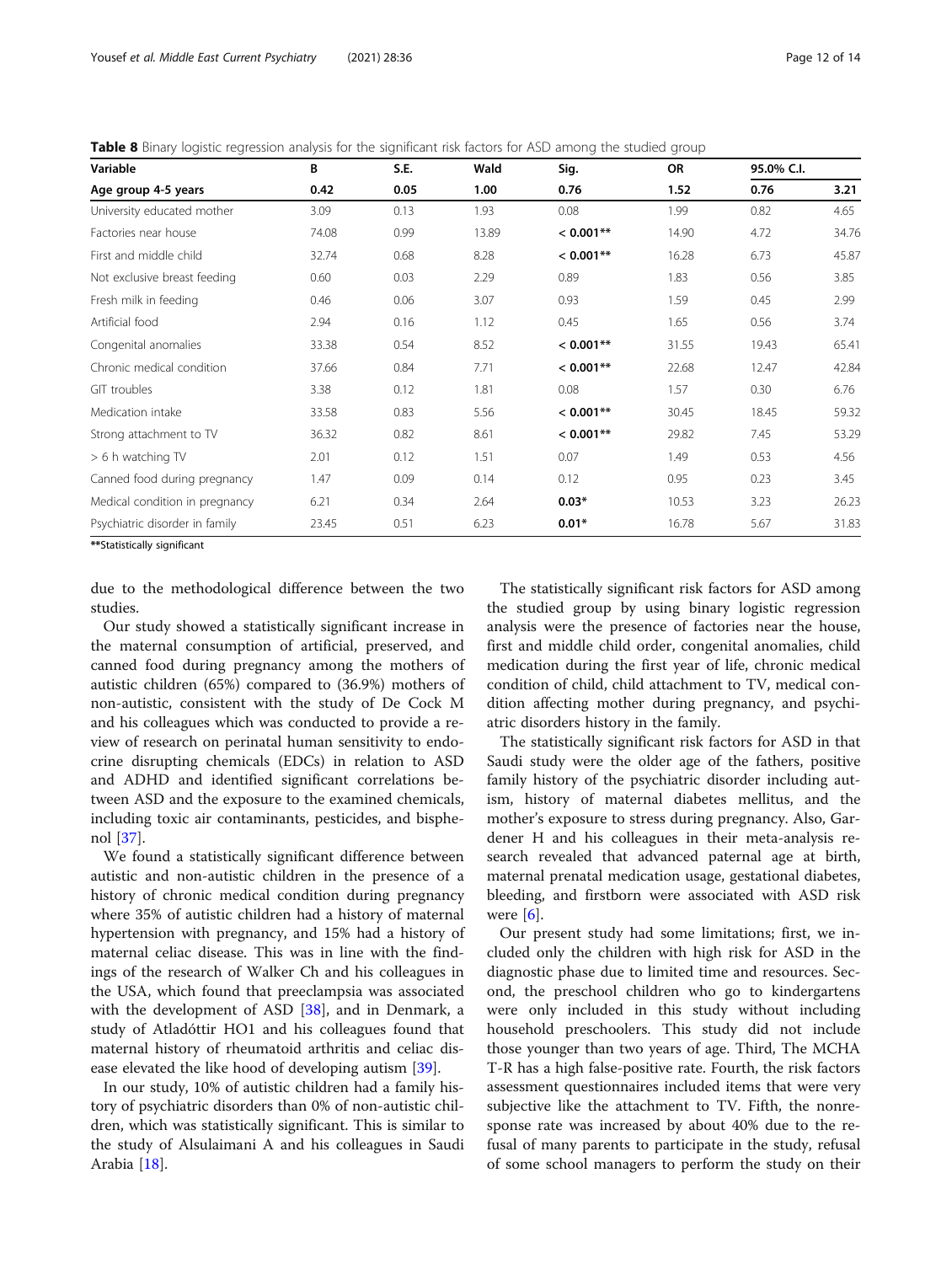<span id="page-12-0"></span>children, illiteracy and low educational level of many parents, and neglect of some parents to fill in the checklist. Some parents refused to complete the second diagnostic phase of the study, causing some dropouts among the high-risk group, and we excluded them from the second diagnostic phase's statistical analysis. This might be attributed to the fear of stigma perceived by some parents if their children were diagnosed with ASD and the feeling of some parents that the study was not useful for them.

#### Conclusion

Autism spectrum disorder is prevalent in preschool children in Sharkia, Egypt, and multiple risk factors contribute to this prevalence.

#### Abbreviations

ASD: Autism spectrum disorders; CARS: Childhood Autism Rating Scale; DSM-5: Diagnostic and Statistical Manual of Mental Disorders 5th edition; M-CHAT-R: Modified Checklist for Autism in Toddlers, Revised; CARS: Childhood Autism Rating Scale; SO2: Sulfur dioxide; NOx: Nitric oxides; VOC: Volatile organic compounds; ADOS: Diagnostic and observation schedule; SRS: Social Responsiveness Scale; UK: United Kingdom; USA: United States of America; PDD: Pervasive developmental disorders; MEHP: mono-(2-Ethylhexyl) phthalate; DEHP: di-(2-Ethylhexyl) phthalate; BPA: Bisphenol A; GIT: Gastrointestinal tract; GID: Gastrointestinal dysfunction; ADHD: Attention deficit hyperactivity disorder; EDCs: Endocrine disrupting chemicals

#### Acknowledgements

Not applicable

#### Authors' contributions

AMY, NRA, AEM, and EHR designed the work and made the diagnosis of ASD among the high-risk group and applied the psychometric assessment. RMS and MMA shared in designing the study, collection of data, and put the sequence of work phases. EMH helped in collecting the data. All authors contributed to the conception, preparation, and writing of this article. AMY gave the paper a final review and then forwarded the report for publication. The authors read and approved the final manuscript.

#### Funding

No fund was received for this work.

#### Availability of data and materials

Upon request

#### **Declarations**

#### Ethics approval and consent to participate

We had an approval from the Ethical Committee of the Faculty of Medicine, Zagazig University, Egypt (IRB# 2016). The necessary official permissions to carry out the study were obtained from the Educational and Social Solidarity directorates.

We obtained a written informed consent from parents of the children of the high-risk group before filling the questionnaires. They were reassured about the strict confidentiality of any received information, and that the study results would be used only for research. The study procedures were free from any harmful effects on the participants.

#### Consent for publication

Not applicable

#### Competing interests

The authors declare that they have no competing interests.

#### Author details

<sup>1</sup>Department of Psychiatry, Faculty of Medicine, Zagazig University, Zagazig Egypt. <sup>2</sup> Family Medicine Department, Faculty of Medicine, Zagazig University Zagazig, Egypt. <sup>3</sup>Otorhinolaryngology Department, Faculty of Medicine, Zagazig University, Zagazig, Egypt.

# Received: 4 May 2021 Accepted: 10 June 2021<br>Published online: 21 July 2021

#### References

- 1. American Psychiatric Association (2013) Diagnostic and statistical manual of mental disorders, 5th ed. American Psychiatric Publishing, Arlington, VA
- 2. Seif Eldin A, Habib D, Noufal A, Farrag S, Bazaid K, Al-Sharbati M, Badr H, Moussa S, Essali A, Gaddour N (2008) Use of M-CHAT for a multinational screening of young children with autism in the Arab countries. International Review of Psychiatry 20(3):281289
- 3. Barnard J, Harvey V, Potter D (2001) Ignored or ineligible? The reality for adults with autism spectrum disorders. National Autistic Society, London
- 4. Dawson G, Rogers S, Munson J, Smith M, Winter J, Greenson J, Donaldson A, Varley J (2010) Randomized, controlled trial of an intervention for toddlers with autism: the Early Start Denver Model. Pediatric 125(1):e17–e23
- 5. Freitag CM, Staal W, Klauck SM (2010) Genetics of autistic disorders: review and clinical implications. Eur Child Adolesc Psychiatry 19(3):169–178. [https://](https://doi.org/10.1007/s00787-009-0076-x) [doi.org/10.1007/s00787-009-0076-x](https://doi.org/10.1007/s00787-009-0076-x)
- 6. Gardener H, Spiegelman D, Buka SL (2011) Prenatal risk factors for autism: comprehensive meta-analysis. Br J Psychiatry 195(1):7–14
- 7. Zablotsky B, Black L, Maenner M (2015) Estimated prevalence of autism and other developmental disabilities following questionnaire changes in the 2014 National Health Interview Survey. Centers for Disease Control and Prevention, National Center for Health Statistics. Natl Health Stat Report 87:  $1 - 20$
- 8. Egypt-statistical year book 2015 Available at [http://www.ara](http://www.arabdevelopmentportal.com/publication/egypt-statistical-yearbook-2015-education) [bdevelopmentportal.com/publication/egypt-statistical-yearbook-2015-educa](http://www.arabdevelopmentportal.com/publication/egypt-statistical-yearbook-2015-education) [tion](http://www.arabdevelopmentportal.com/publication/egypt-statistical-yearbook-2015-education)
- 9. Robins D, Casagrande K, Barton M. Validation of the modified checklist for autism in toddlers-revised with follow-up (M-CHAT-R/F). International Society for Autism Research. Available at: [https://imfar.confex.com/imfar/2](https://imfar.confex.com/imfar/2014/web.program/Paper16689.htmlAccessed) [014/web.program/Paper16689.htmlAccessed](https://imfar.confex.com/imfar/2014/web.program/Paper16689.htmlAccessed) at: February 8, 2017. (2014)
- 10. Modified checklist for autism in toddlers-revised with follow-up (M-CHAT-R/F). Arabic version Translated by: Dr. Mona Fathelbab, Prof. Suaad Moussa, 2014
- 11. American Psychiatric Association (2013) Diagnostic and statistical manual of mental disorders, 5th edn. American Psychiatric Association, Arlington, VA. <https://doi.org/10.1176/appi.books.9780890425596>
- 12. Schopler E, Reichler R, Renner B. The childhood autism rating scale (CARS); 2010. Available at: [http://addwarehouse.com/shopsite\\_sc/store/html/](http://addwarehouse.com/shopsite_sc/store/html/childhood-autism-rating-scale-cars-forms.html) [childhood-autism-rating-scale-cars-forms.html](http://addwarehouse.com/shopsite_sc/store/html/childhood-autism-rating-scale-cars-forms.html)
- 13. Moussa S, Fawaz L, Mostafa M (2013) Early Screening of autistic spectrum disorder in children attending primary health care units
- 14. IBM (2017) IBM SPSS Statistics for Windows, Version 25. IBM Corp, Armonk, NY <http://www-01.ibm.com/support/docview.wss?uid=swg27049428>
- 15. Chaaya M, Saab D, Maalouf FT, Boustany RM (2016) Prevalence of autism spectrum disorder in nurseries in Lebanon: a cross-sectional study. J Autism Dev Disord 46(2):514–522. <https://doi.org/10.1007/s10803-015-2590-7>
- 16. Ravi S, Chandrasekaran V, Kattimani S (2016) Maternal and birth risk factors for children screening positive for autism spectrum disorders on M-CHAT-R. Asian J Psychiatr 22:17–21
- 17. Reszka S, Boyd B, McBee M (2014) Brief report: concurrent validity of autism symptom severity measures. J Autism Dev Disord 44(2):466-470. [https://doi.](https://doi.org/10.1007/s10803-013-1879-7) [org/10.1007/s10803-013-1879-7](https://doi.org/10.1007/s10803-013-1879-7)
- 18. Alsulaimani A, Helmy F, Abdel Wahab M (2014) Risk factors of autism: a Saudia Study. International Journal of Science and Research 3(10):1200–1210
- 19. el-Baz F, Ismael N, el-Din SMN (2011) Risk factors for autism: an Egyptian Study. The Egyptian Journal of Medical Human Genetic 12(1):31–38. [https://](https://doi.org/10.1016/j.ejmhg.2011.02.011) [doi.org/10.1016/j.ejmhg.2011.02.011](https://doi.org/10.1016/j.ejmhg.2011.02.011)
- 20. Rellini E, Tortolani D, Trillo S (2004) Childhood autism rating scale (CARS) and autism behavior (ABC) correspondence and conflicts with DSM-IV criteria in diagnosis of autism. J Autism Dev Disord 34(6):703–708. [https://](https://doi.org/10.1007/s10803-004-5290-2) [doi.org/10.1007/s10803-004-5290-2](https://doi.org/10.1007/s10803-004-5290-2)
- 21. Al-Farsi YM, Al-Sharbati MM, Al-Farsi OA, Al-Shafaee MS, Brooks DR, Waly MI (2010) Brief report: prevalence of autistic spectrum disorders in the sultanate of Oman. J Autism Dev Disord 41(6):821–825